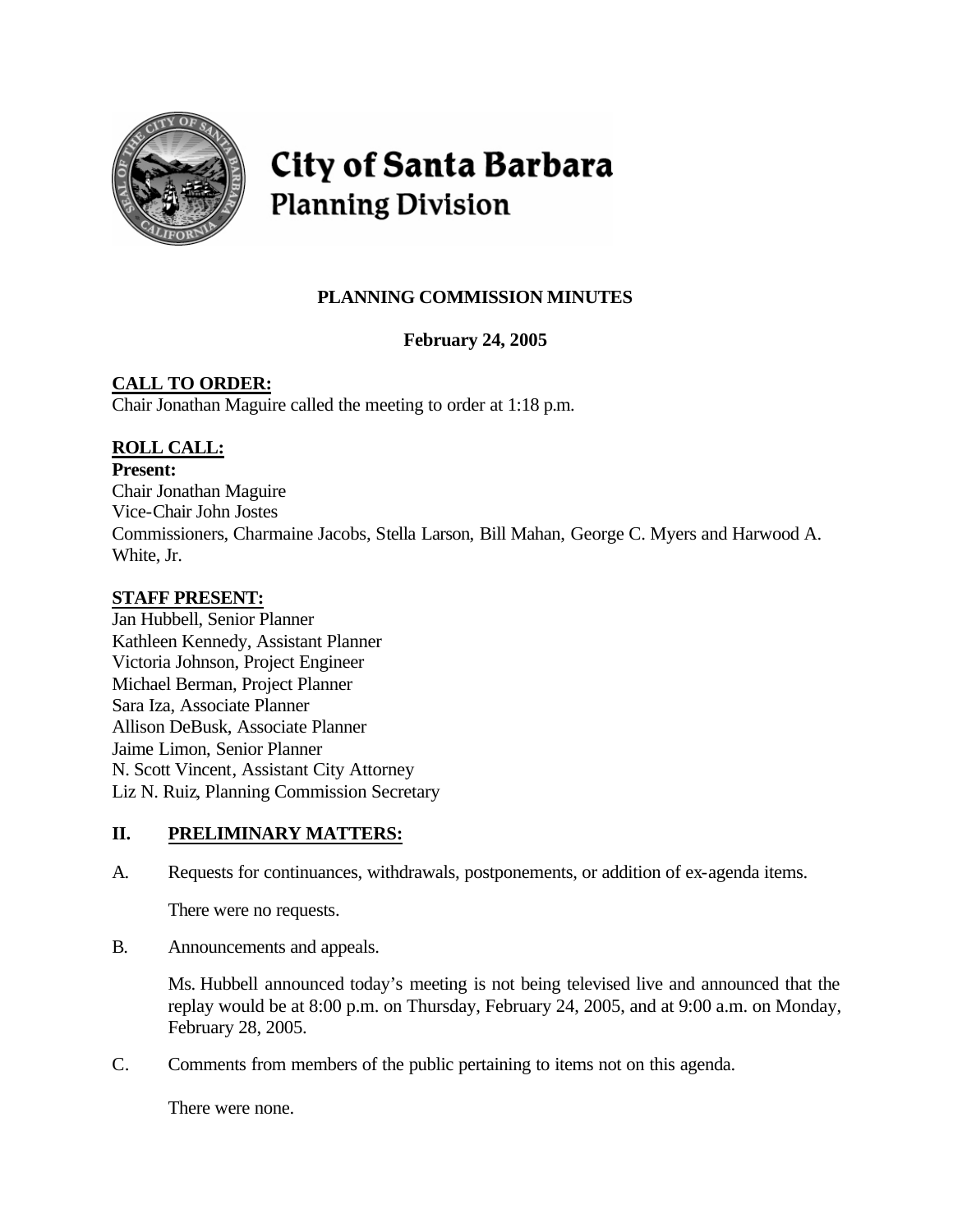### **III. CONSENT ITEMS:**

### **ACTUAL TIME: 1:20 P.M.**

### **A. APPLICATION OF MR. STEVE ONDRE, AGENT FOR MARTIN ANGUIANO, PROPERTY OWNER, 711-713 KIMBALL AVENUE, APN 017-161-004, M-1/SD-3: LIGHT MANUFACTURING AND COASTAL OVERLAY ZONES, GENERAL PLAN DESIGNATION: INDUSTRIAL (MST2002-00834)**

The subject project consists of the construction of a new 531 square foot commercial office building with three parking spaces, landscaping, and an outdoor storage area. The existing residential duplex will be demolished.

The discretionary application required for this project is a Coastal Development Permit for development in the non-appealable jurisdiction of the Coastal Zone (SBMC§28.45.009).

The Environmental Analyst has determined that the project is exempt from further environmental review pursuant to the California Environmental Quality Act Guidelines Section 15301 (demolition of multi-family residential structure) and Section 15303 (new construction of small structure).

### **MOTION: White/Jacobs**

To waive the presentation of the staff report.

This motion carried by the following vote:

Ayes: 7 Noes: 0 Abstain: 0 Absent: 0

With no one wishing to speak, the public hearing was opened and closed at 1:20 p.m.

**MOTION: White/Jostes Assigned Resolution No. 003-05** 

To approve the project, and make the findings for the Coastal Development Permit, subject to the conditions of approval.

This motion carried by the following vote:

Ayes: 7 Noes: 0 Abstain: 0 Absent: 0

Chair Maguire announced the ten calendar day appeal period.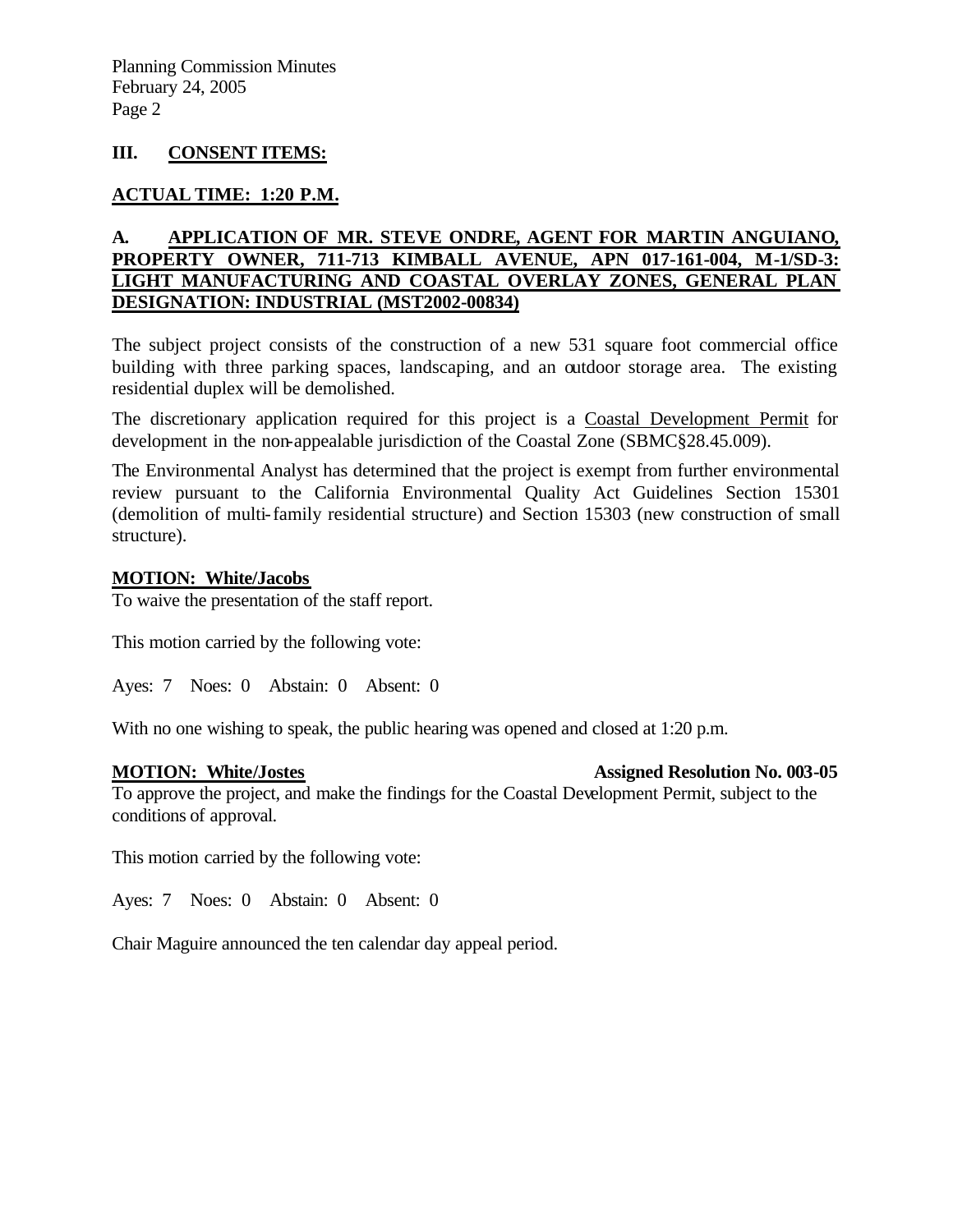### **B. APPLICATION OF JAMES ZIMMERMAN, ARCHITECT, AGENT FOR CORYAT FAMILY LIVING TRUST, PROPERTY OWNERS, 1216 SHORELINE DRIVE, APN 045-214-018, E-3/SD-3: SINGLE-FAMILY RESIDENCE AND COASTAL OVERLAY ZONES, GENERAL PLAN DESIGNATION: RESIDENTIAL, 5 UNITS /ACRE (MST2004-00479)**

The project consists of a proposal to construct a new 2,537 square foot, two-story, single-family residence with a 400 square foot two-car basement garage, 742 square feet of decks and a 1,525 square foot basement. The existing 2,264 square foot, two-story, single-family residence, attached carport and roof deck would be demolished.

The discretionary application required for this project is a Coastal Development Permit for development in the appealable jurisdiction of the Coastal Zone (SBMC§28.45.009).

The Environmental Analyst has determined that the project is exempt from further environmental review pursuant to the California Environmental Quality Act Guidelines Section 15301 (demolition of single-family residence) and Section 15303 (new construction of small structure).

### **MOTION: White/Jostes**

To waive the presentation of the staff report.

This motion carried by the following vote:

Ayes: 7 Noes: 0 Abstain: 0 Absent: 0

The public hearing was opened at 1:23 p.m., and the following people spoke in favor of the project:

Christan Scheib Gabriella Federick Tony Riparetti David Dolotta Susan Heffernan Emmet Hawkes Ginny Miller

The following people spoke in opposition to the project:

Susan Trescher, La Mesa Neighborhood Association, mainly opposed the 1,500 square foot basement because it was thought to only have an outside entrance, which would enable it to be converted to an illegal dwelling unit.

With no one else wishing to speak, the public hearing was closed at 1:28 p.m. Commissioners' comments and questions:

- 1. Asked about the access to the basement.
- 2. Invited the owner or architect to speak before the Commission in regard to the basement.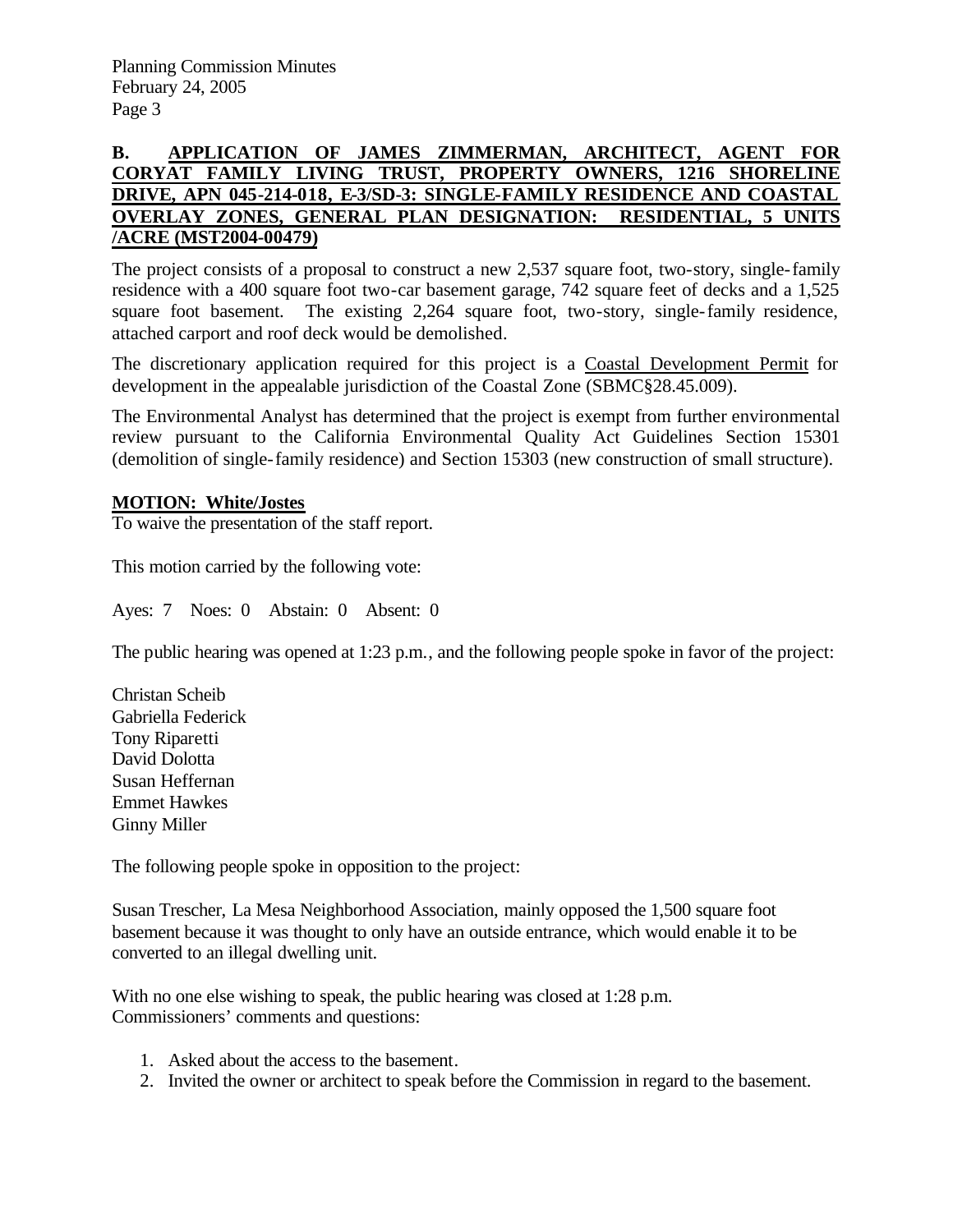- 3. Complimented the architect and owner, like the design, fact that there are no Modifications requested, and parking is underground.
- 4. Praised the owner for his great effort in soliciting the neighbor's approval.
- 5. Asked that a Zoning Compliance Declaration be added to the conditions of approval.
- 6. Should encourage more basements in projects.

Brian Coryat, property owner, stated that there is no intention to turn the residence into a duplex and discussed the elevator and stairs.

Ms. Hubbell stated that there would be access to the basement from both the garage and the first floor and that staff had worked with the owner to eliminate the possibility that the basement could be converted to an illegal dwelling unit.

### **MOTION: Jacobs/White Assigned Resolution No. 012-05**

To approve the project, make the findings for the Coastal Development Permit, subject to the conditions of approval, with the added condition for a zoning compliance declaration.

This motion carried by the following vote:

Ayes: 7 Noes: 0 Abstain: 0 Absent: 0

Chair Maguire announced the ten calendar day appeal period.

### **IV. CONTINUED ITEM:**

### **ACTUAL TIME: 1:37 P.M.**

### **APPLICATION OF FERGUSON-ETTINGER ARCHITECTS, INC., AGENT FOR VIEJO CAPITAL, LLC, PROPERTY OWNER, 316 W. ORTEGA STREET, APN 037- 073-013, R-4: HOTEL-MOTEL-MULTIPLE RESIDENCE ZONE, GENERAL PLAN DESIGNATION: RESIDENTIAL, 12 UNITS PER ACRE (MST2003-00361)**

The subject project consists of a proposal for three new residential condominium units on a 10,500 square foot lot. Unit 1 would be a 1,540 square foot three-bedroom unit, Unit 2 would be 1,469 square foot three-bedroom unit, and Unit 3 would be 1,029 square foot two-bedroom unit. Each unit would have two covered parking spaces. The existing single family residence, detached garage and sheds would be demolished. The project site is located adjacent to Mission Creek. A modification request to allow deck, deck support, and eave encroachments into the twenty-five foot creek setback has been approved by the Chief Building Official in accordance with SBMC§28.87.250. This item was continued from February 10, 2005.

The discretionary applications required for this project are:

1. Modification to allow the encroachment of covered porch and steps of first floor and covered balcony of second floor of Unit 1 into the front yard setback (SBMC§28.21.060);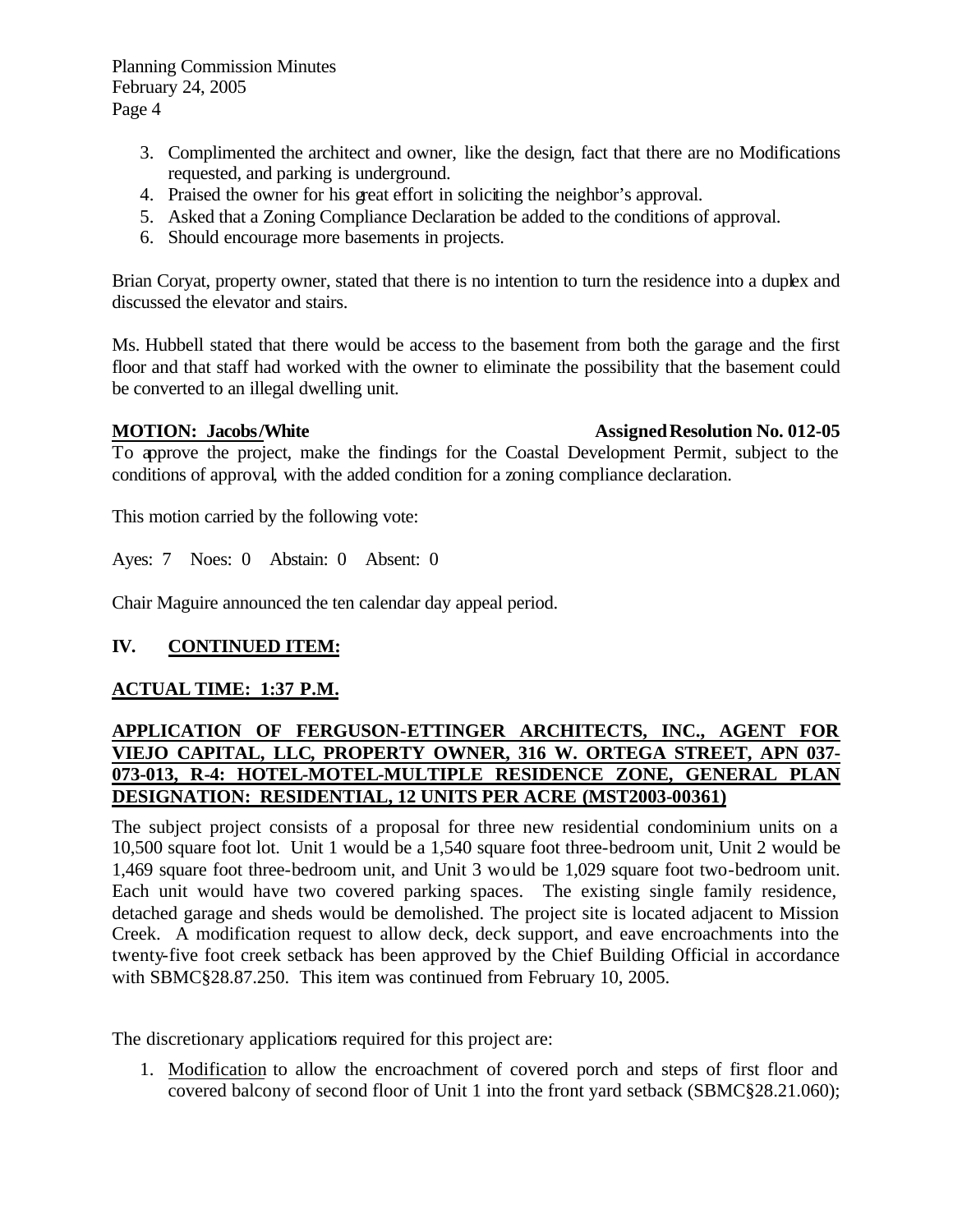- *2.* Modification to allow the encroachment of eaves of first floor and covered balcony of second floor of Unit 1 into the interior yard setback (SBMC§28.21.060);
- 3. Modification to allow the encroachment of second floor deck of Unit 3 into rear setback (SBMC§28.21.060);
- 4. Modification to allow the encroachment of garage of Unit 3 into interior yard setback (SBMC§28.21.060); and
- 5. Tentative Subdivision Map for a one-lot subdivision to create three (3) residential condominium units (SBMC§27.07 and 27.13).

The Environmental Analyst has determined that the project is exempt from further environmental review pursuant to the California Environmental Quality Act Guidelines Section 15303 (new construction of small structures).

Ms. Hubbell addressed the Planning Commission, and noted that this item was continued from the meeting of February 10, 2005.

Arthur Carlson, Owner, outlined all the changes made to the plans to address the Commission's concerns from the previous hearing.

With no one wishing to speak, the public hearing was opened and closed at 1:47 p.m.

Commissioners' comments and questions:

- 1. Asked about how many modification requests were remaining.
- 2. Willing to support some second floor deck encroachments into the creek setback.
- 3. Asked where the end of the creek retaining wall was in relationship to the proposed project.
- 4. Asked how far above the ground the decks are within the creek setback.
- 5. Asked if the back up area for Unit 3 could be used as private outdoor living space and if there is another way to meet the back-up and turnaround requirements.
- 6. Asked if the project would have to be renoticed if a modification to allow less than the required private outdoor living space was included.
- 7. Felt the analysis is slightly flawed, but in favor of the project.
- 8. Suggestions for other locations for private outdoor living space included a roof terrace, deck near garage door of Unit 2, and the space between Units 2 and 3.
- 9. Would like to find a solution to this project because it's a nice one, but feel strongly about not violating the creek setback.
- 10. Thanked the applicant for making so many concessions.
- 11. Suggested removing controversial elements in order to approve.
- 12. Concern that there is still too much on the site.
- 13. Need a discussion about the appropriate height where encroachments may be allowed.
- 14. Felt the creek area should not be penetrated.

Recessed at 2:32 p.m., and reconvened at 2:46 p.m.

Ms. Hubbell outlined all the modifications being proposed.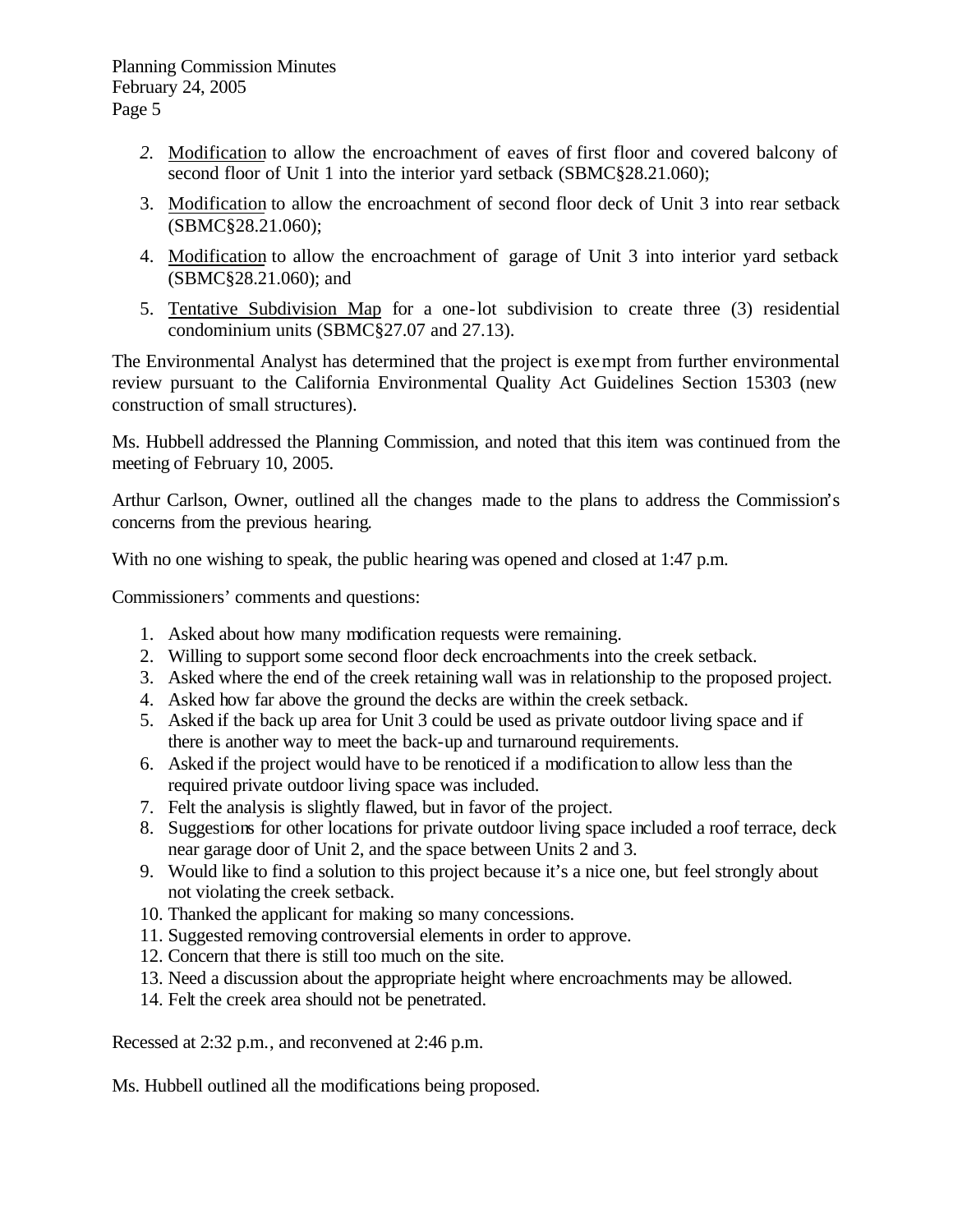Mr. Carlson asked whether a small encroachment resulting from the squaring off of the small "boomerang- shaped" deck on the first floor of Unit 2 would be allowed.

### **MOTION: Mahan/Jacobs** Assigned Resolution No. 013-05

To approve the revised modifications and the tentative subdivision map, and to deny the modification to allow the encroachment of second floor deck of Unit 3 into the rear yard, with the condition that the project return to the Architectural Board of Review to resolve the private outdoor living space concerns.

This motion carried by the following vote:

Ayes: 6 Noes: 1 (White) Abstain: 0 Absent: 0

Chair Maguire announced the ten calendar day appeal period.

### **V. NEW ITEMS:**

### **ACTUAL TIME: 2:54 P.M.**

### **A. APPLICATION OF LEIF REYNOLDS, AGENT FOR CITY OF SANTA BARBARA, 601 FIRESTONE ROAD, 073-045-003, A-F, A-A-O, S-D-3, G-S-R AIRPORT FACILITIES, AIRPORT APPROACH AND OPERATIONS, COASTAL OVERLAY ZONE, AND GOLETA SLOUGH RESERVE ZONES GENERAL PLAN DESIGNATION: MAJOR PUBLIC AND INSTITUTIONAL (MST 2004-00778, CDP2005-00001)**

The proposed project would improve drainage capacity on the Santa Barbara Airport airfield through the improvements: (1) replacement of existing undersized storm drains with larger drains in the same location; (2) installation of new storm drain parallel to existing drains; (3) modification of existing drain inlets to achieve desired elevation; and (4) modification or replacement of storm drain outlets and associated headwalls.

The project would be constructed during the period of May 1, 2005 to September 1, 2005. Construction activities would include pipe removal and installation, storm drain outlet work, dewatering, and temporary disturbance to approximately 139,705 square feet of Airport Property – of which 4,644 square feet would be Coastal Act wetlands and 900 square feet would be U.S. Army Corps of Engineers wetlands. The project would involve continued maintenance practices for the storm drain inlets, pipes, and outlets. Inlets are periodically inspected and obstructions (typically vegetation) are manually removed. If obstructive vegetation develops at the mouth of the outlet that could impede flow, the Airport manually removes the vegetation using hand crews. The Airport maintains a 15-foot long open area below each outlet. The discretionary applications required for this project are:

1. A Coastal Development Permit to complete drainage improvements in the Appealable Jurisdiction of the Coastal Zone (SBMC § 28.45.009); and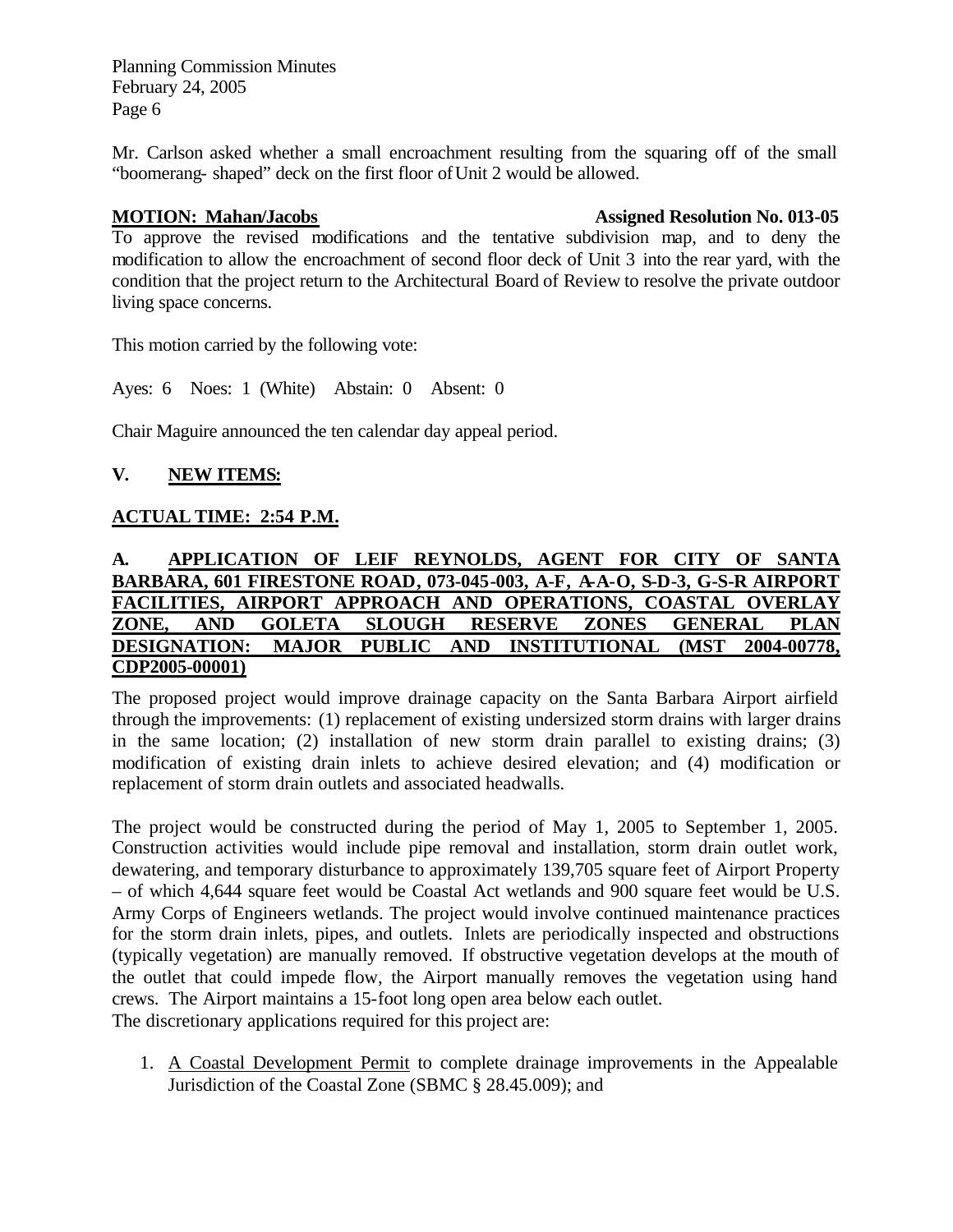- 2. A recommendation to the California Coastal Commission for a Goleta Slough Reserve (G-S-R) Coastal Development Permit for development within the Goleta Slough Reserve Zone for the portion of the project located in the Coastal Commission's Permanent Jurisdiction (SBMC§ 29.25.020(A.)).
- 3. The Planning Commission will consider approval of the Negative Declaration prepared for the project pursuant to the California Environmental Quality Act Guidelines Section 15074.

Sara Iza, Associate Planner, gave an overview of the construction needed in order to improve the drainage capacity at the Santa Barbara Airport airfield.

With no one wishing to speak, the public hearing was opened and closed at  $3:02$  p.m.

Kevin Conners, Penfield & Smith Engineers, addressed the Planning Commission.

**MOTION: White/Mahan**  Assigned Resolution No. 014-05

To make the findings, adopt the Final Mitigated Negative Declaration, and approve the Coastal Development Permit.

This motion carried by the following vote:

Ayes: 7 Noes: 0 Abstain: 0 Absent: 0

Chair Maguire announced the ten calendar day appeal period.

### **ACTUAL TIME: 3:08 P.M.**

### **B. APPLICATION OF THOMAS CONDON, AGENT FOR TNS GROUP, LLC, PROPERTY OWNER, 403 ALAMDEA PADRE SERRA, APN: 031-391-015, R-2 TWO\_FAMILY RESIDENTIAL ZONE, GENERAL PLAN DESIGNATION: RESIDENTIAL - 12 UNITS PER ACRE (MST2004-00353)**

The proposed project involves demolition of the existing single-family residence and garage and construction of two new three-bedroom condominium units of approximately 1,900 square feet each with attached two-car garages on a 6,400 square foot lot.

The discretionary applications required for this project are:

- 1. A Modification to allow the proposed building to encroach into the required front yard setback along Alameda Padre Serra (SBMC §28.18.060 A);
- 2. A Modification to allow less than the required 1,250 square foot open yard area SBMC § 28.15.060); and
- 3. A Tentative Subdivision Map for a one-lot subdivision to create two residential condominiums (SBMC §27.07 and 27.13).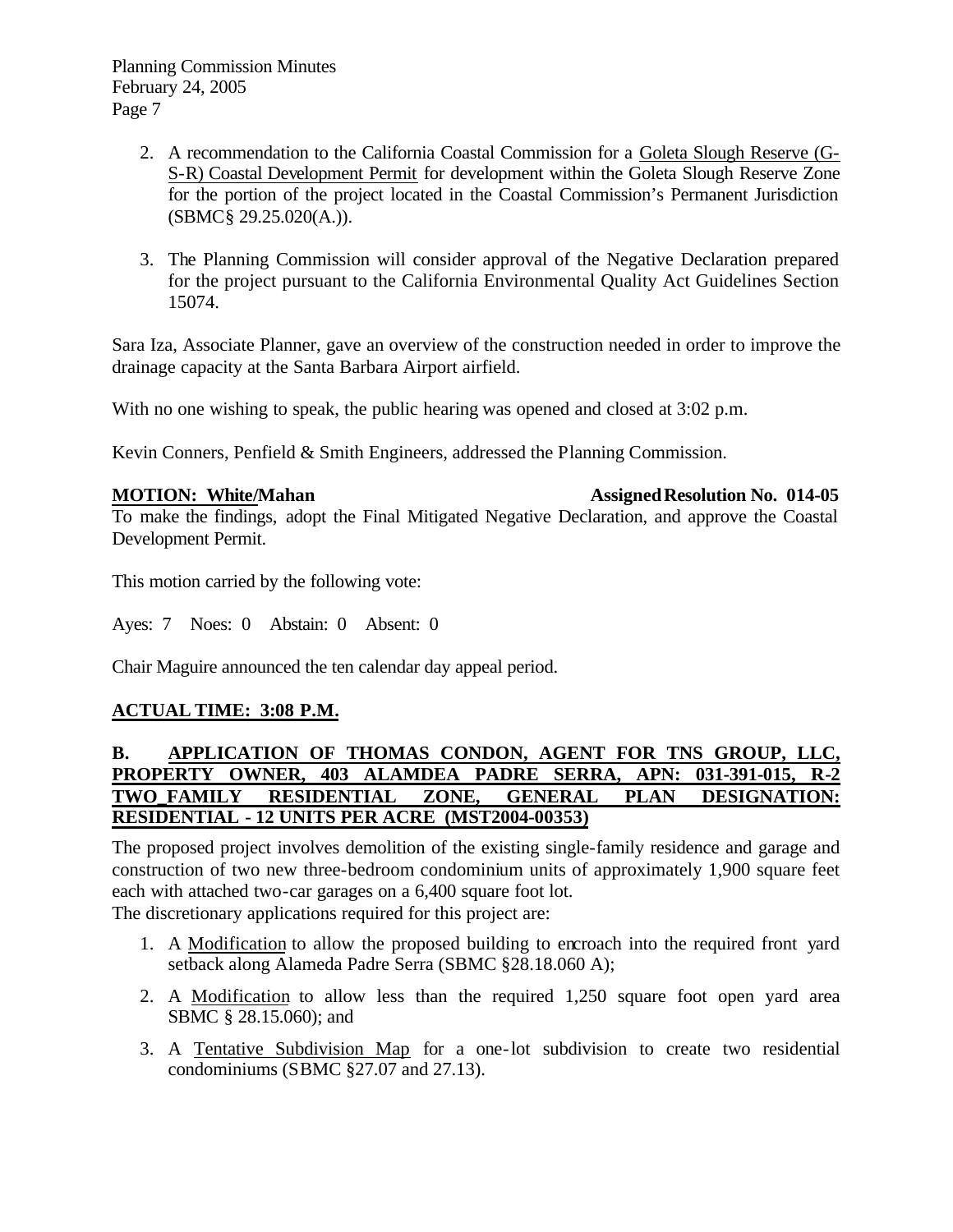The Environmental Analyst has determined that the project is exempt from further environmental review pursuant to the California Environmental Quality Guidelines Sections 15301 (Existing Facilities), 15303 (Construction of Small Structures), and 15315 (Minor Land Divisions).

Allison DeBusk, Associate Planner, gave a brief overview of the project.

Tom Meaney, Architect, addressed the Planning Commission.

Thomas Condon, Owner, stated he was available to the Planning Commission for questions.

Jackie Moran, Owner, addressed the Planning Commission.

With no one wishing to speak, the public hearing was opened and closed at 3:21 p.m.

Commissioners' comments and questions:

- 1. Asked if ABR had reviewed the neighborhood massing study they had requested.
- 2. Feels architecture is elegant and really likes it.
- 3. Feels floor to floor heights should be reduced.
- 4. Likes the parkway between the sidewalk and the street.
- 5. Feels driveways and walkways should have permeable paving.
- 6. Stated this is basically a non conforming lot with large units.
- 7. Several Commissioners were in support of the APS setback modification.
- 8. Asked if having two front yard setback requirements mitigates the open yard area.
- 9. Feels reducing the size of the units would not achieve adequate open yard area.
- 10. Asked if the open yard space in back is common area.
- 11. Feels that the west side elevation on Unit 1 seems very big.
- 12. Believes two units are appropriate on this site.
- 13. Concerned with the proximity to the neighbor to the south and the vertical wall proposed.
- 14. Stated he has difficulty with the open yard space.
- 15. Supports lowering the plate heights
- 16. Suggested the elevation can be reduced by getting the garage doors down to 7 feet.
- 17. Feels that by adding a parkway and sidewalk (already part of the project) there will be a place for street trees, which is a community benefit.
- 18. Feels greater open space can by created by shaving off square footage, perhaps 100-150 square feet.
- 19. Feels both units should have direct access to the sidewalk, separate from the driveway.
- 20. Feels driveways and walkways should have permeable paving.

To approve the setback modification, open yard modification, and the tentative map with amended conditions as follows:

- on the first floor, the floor-to-floor heights shall be less than or equal to ten feet;
- on the second floor plate heights shall be no more than eight feet;

### **MOTION: Mahan/Larsen Assigned Resolution No. 015-05**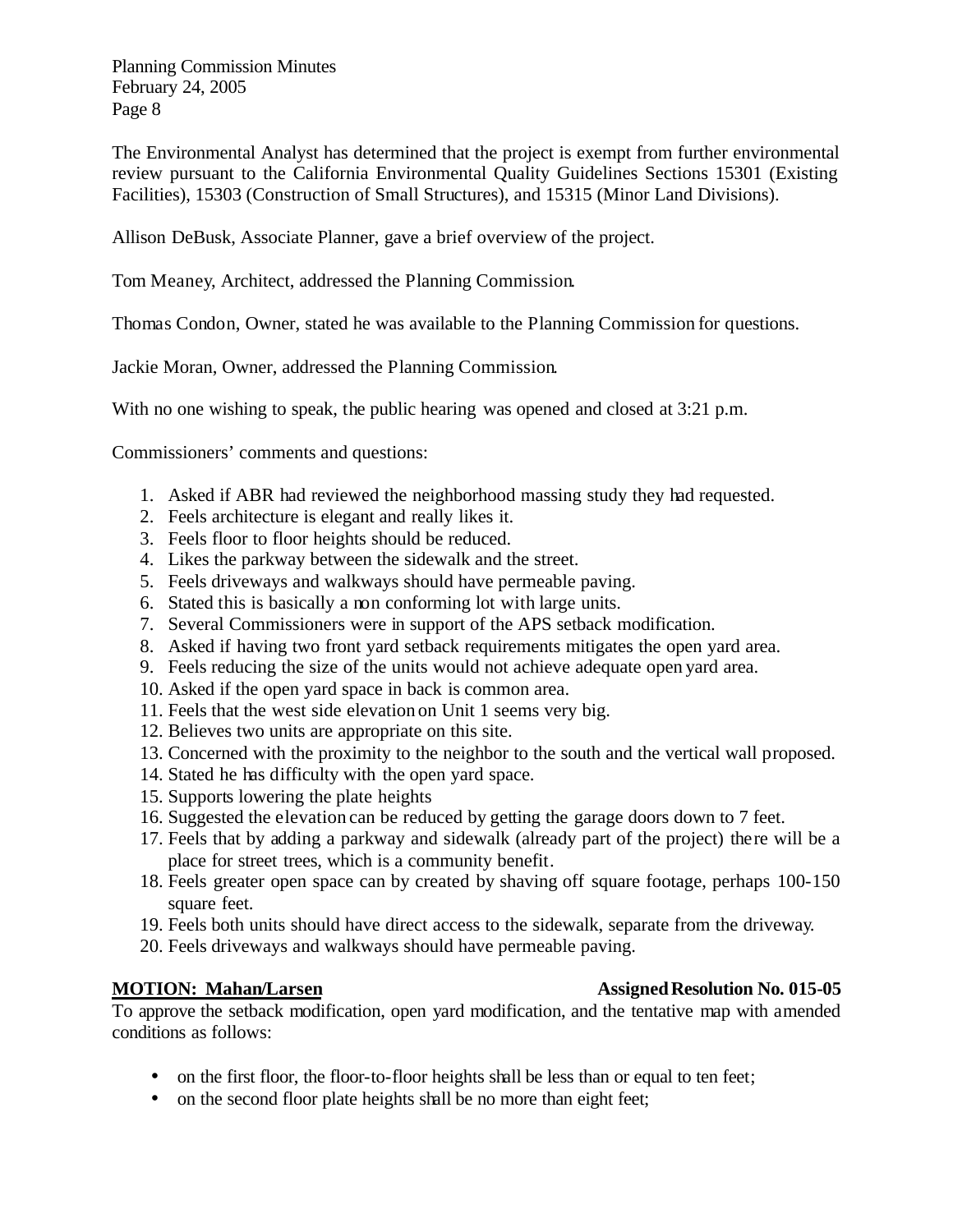- there shall be a pedestrian walkway to each unit that is separate from the driveway;
- permeable paving shall be used for the driveways and for the walkways; and
- high quality detailing shall be incorporated.

This motion carried by the following vote:

Ayes: 7 Noes: 0 Abstain: 0 Absent: 0

Chair Maguire announced the ten calendar day appeal period.

### **VI. CONTINUED CONCEPT ITEM:**

### **ACTUAL TIME: 4:24 P.M.**

### **APPLICATION OF DAVID TABOR, AGENT FOR KATHERINE HAHN, 1240 W. MICHELTORENA STREET, APN 041-101-010, R-1 ONE-FAMILY RESIDENCE ZONE, GENERAL PLAN DESIGNATION: RESIDENTIAL, 5 UNITS PER ACRE (MST2003-00458)**

This is a revised project. Proposal for a 1,440 square foot, three-story residence with an attached, 440 square foot garage on a 5,723 square foot vacant lot, located in the Hillside Design District. The proposal includes approximately 1,930 cubic yards of grading excavation under the main-building footprint and the construction of a 30 to 40 foot paved textured retaining wall behind the proposed structure. Modifications are requested for encroachments into the required front yard. Additionally, an encroachment permit will be required to allow improvements within the public right-of-way.

The purpose of the Concept Review is to allow the Planning Commission an opportunity to review the proposed project and design at a conceptual level and provide the Applicant and Staff with feedback and direction regarding the proposed design. No formal action on the development proposal will be taken at the Concept Review, nor will any determination be made regarding environmental review of the proposed project. This item was continued from January 13, 2005.

Upon review and formal action on the application for the development proposal, the proposed project would likely require the following discretionary applications:

- 1. Modifications to permit portions of the structure to be located within the required 15 foot front yard setback (SBMC §28.15.060); and
- 2. Neighborhood Preservation Ordinance Compliance findings for development within the Hillside Design District (SBMC §22.68.070).

The Environmental Analyst has determined that the project requires the preparation of an Initial Study with further environmental review pursuant to the California Environmental Quality Guidelines Section 15063.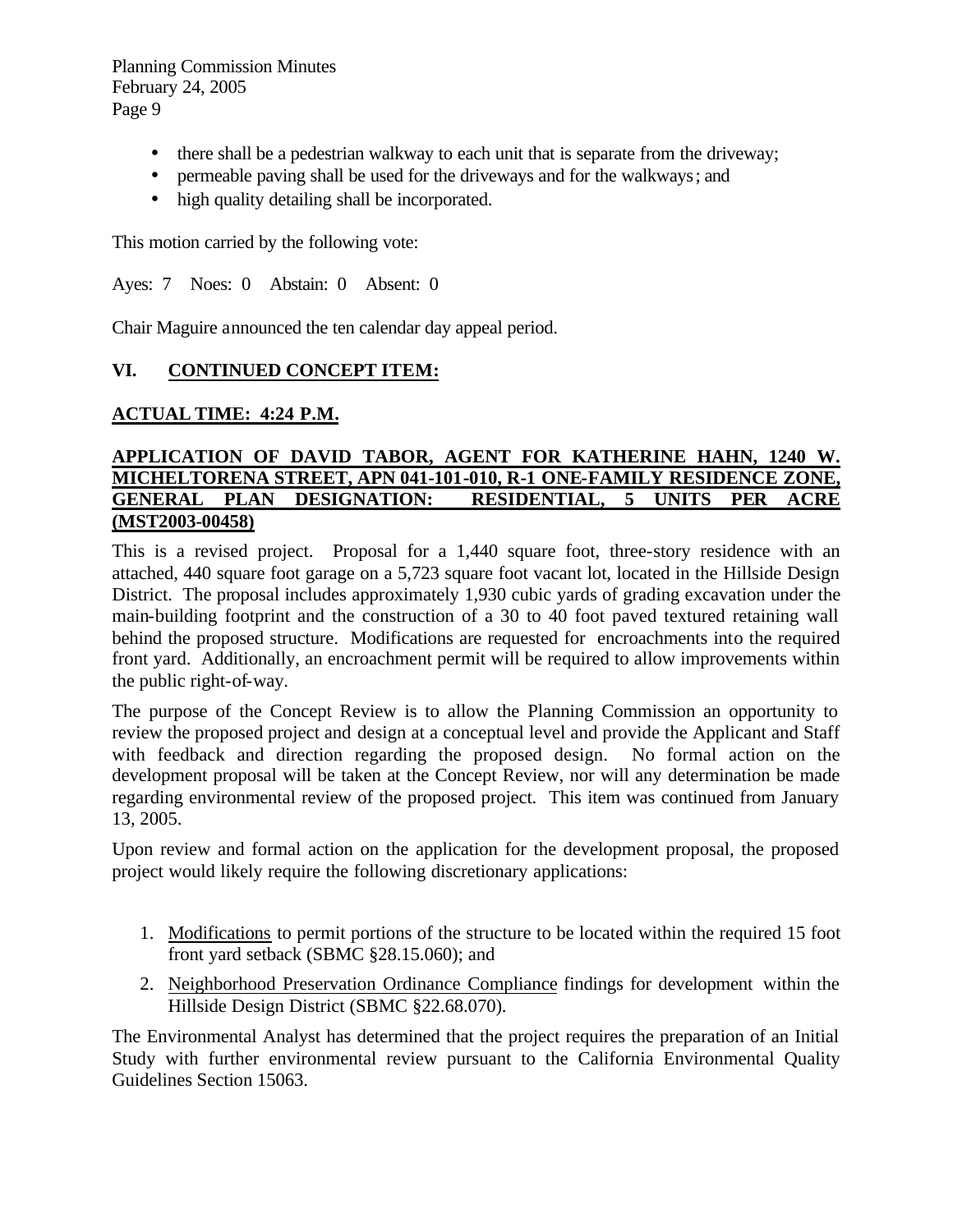Jaime Limon, Senior Planner, gave a brief overview of this revised project.

Commissioners' comments and questions:

- 1. Asked what the owner's development rights are.
- 2. Asked if it is incumbent on the City to find solutions to building on this property.
- 3. Asked where staff will go with this and what is their interpretation of the minimum building size.
- 4. Clarified that the Uniform Building Code also outlines minimum square footage which is approximately 350 feet.
- 5. Addressed a concern in a report from City Engineers referring to soil nails and requested clarification of what they are.
- 6. Feels the bend in the street benefits the visibility.
- 7. Stated critical information is needed as to where exactly the house will sit and where the retaining wall will be.
- 8. Feels the Oak trees will require drip irrigation.

Mr. Vincent noted that the applicant/owner does have rights to some sort of development consistent with the General Plan and the zone. It could be the smallest allowed by the Building Code.

Mr. Limon stated that this proposal has been scaled back and has gone through the Architectural Board of Review. Ms. Hubbell gave an example to another project similar to this one.

Dave Tabor, Agent, addressed the Planning Commission.

Ken Clements spoke regarding the retaining walls in question.

The public hearing was opened at 5:31 p.m., and the following people spoke in opposition to the project:

Jean Demro Oscar Kass

With no one else wishing to speak, the public hearing was closed at 5:44 p.m.

Commissioner's comments and questions:

- 1. Feels the need to address the easement, in particular, the nature walk path.
- 2. Asked a question about guest parking.
- 3. Concerned that carving hole in hillside and putting in retaining wall will not be compatible with the neighborhood.
- 4. The loss of Oak trees and the visual impacts are significant.
- 5. The project is inconsistent with Conservation Element Visual Resources policy.
- 6. The extent of grading will truly be a challenge.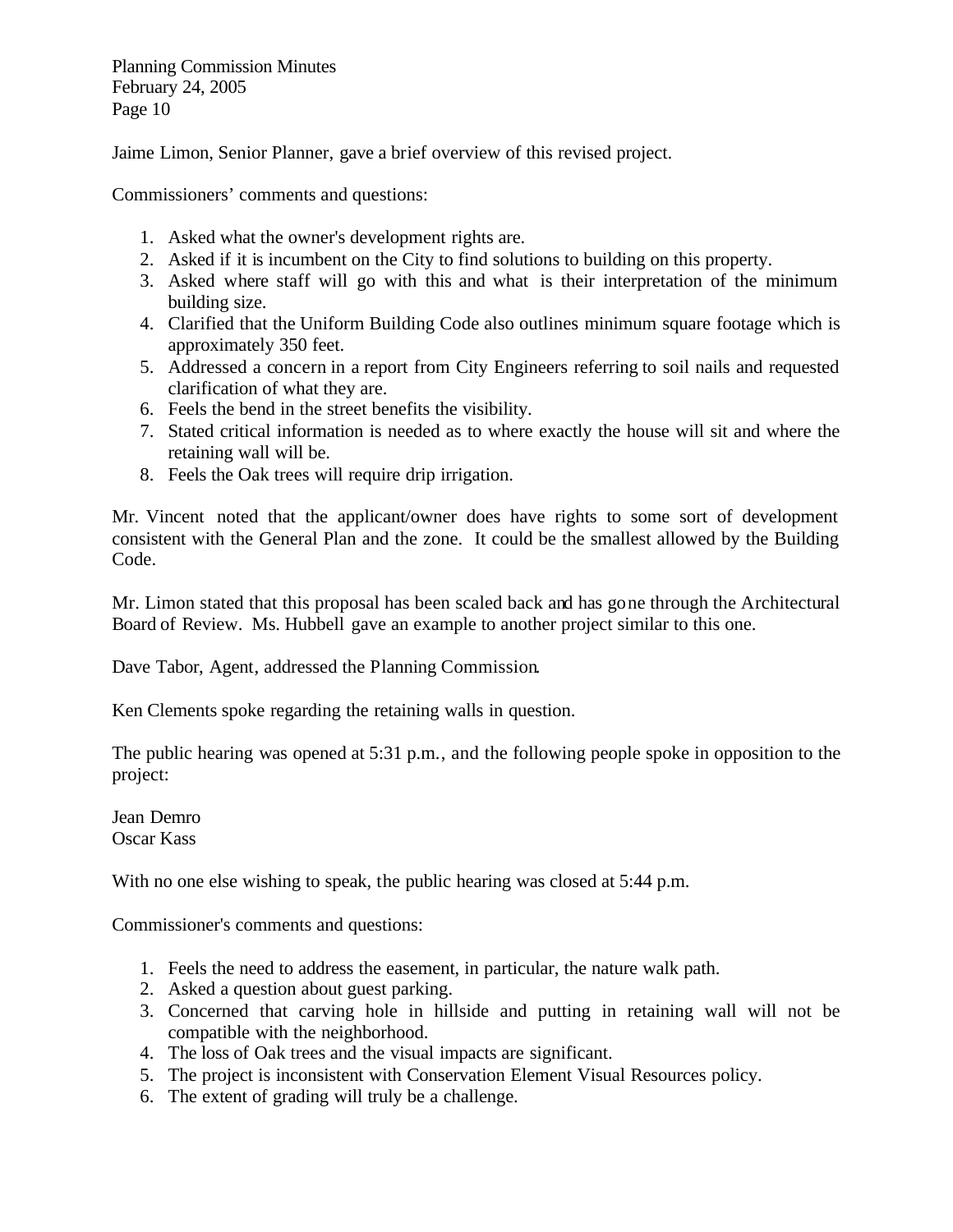- 7. If anything is to be built on this property it would have to be the minimum amount allowable by  $law - two$  parking spaces and the square footage of residence that would go on top, maximum.
- 8. Asked if the applicant has been counseled by Staff, and if this lot is developable.
- 9. Asked if a studio is proposed what is the requirement for parking.
- 10. Stated that in making a comparison to the Scoffield wall, likes the look.
- 11. Stated he could support a one-space garage modification.
- 12. Suggested that possibly a studio or cabin can be built on this lot.
- 13. Does not believe nothing is possible for this site.
- 14. Project is not consistent with Neighborhood Preservation Ordinance.

Mr. Tabor proposed eliminating the top floor of the house.

Mr. Vincent stated he would look into what the applicant is entitled to, and comments were entered into record.

### **VII. ADMINISTRATIVE AGENDA**

The Administrative Agenda was addressed at 3:54 p.m.

A. Committee and Liaison Reports.

Chair Maguire and Vice-Chair Jostes discussed a meeting of the Planning Commission, Historic Landmarks, Commission, and the Architectural Board of Review Chairs and Vice-Chairs where one item discussed was Housing element Implementation.

Commissioner Mahan reported on a meeting about the role of the Transportation and Circulation Committee on projects and land use issues.

Commissioners Mahan and Jacobs gave an update on the Neighborhood Preservation Ordinance Steering Committee. Also speaking on the subject was Jaime Limón.

Commissioner Larson reported on the Architectural Board of Review and noted forthcoming projects.

Commissioner White outlined a City water production chart which was handed out by Water Resources Staff at the luncheon meeting.

Commissioner Jacobs left at 4:20 p.m.

B. Review of the decisions of the Modification Hearing Officer in accordance with SBMC §28.92.026.

None were requested.